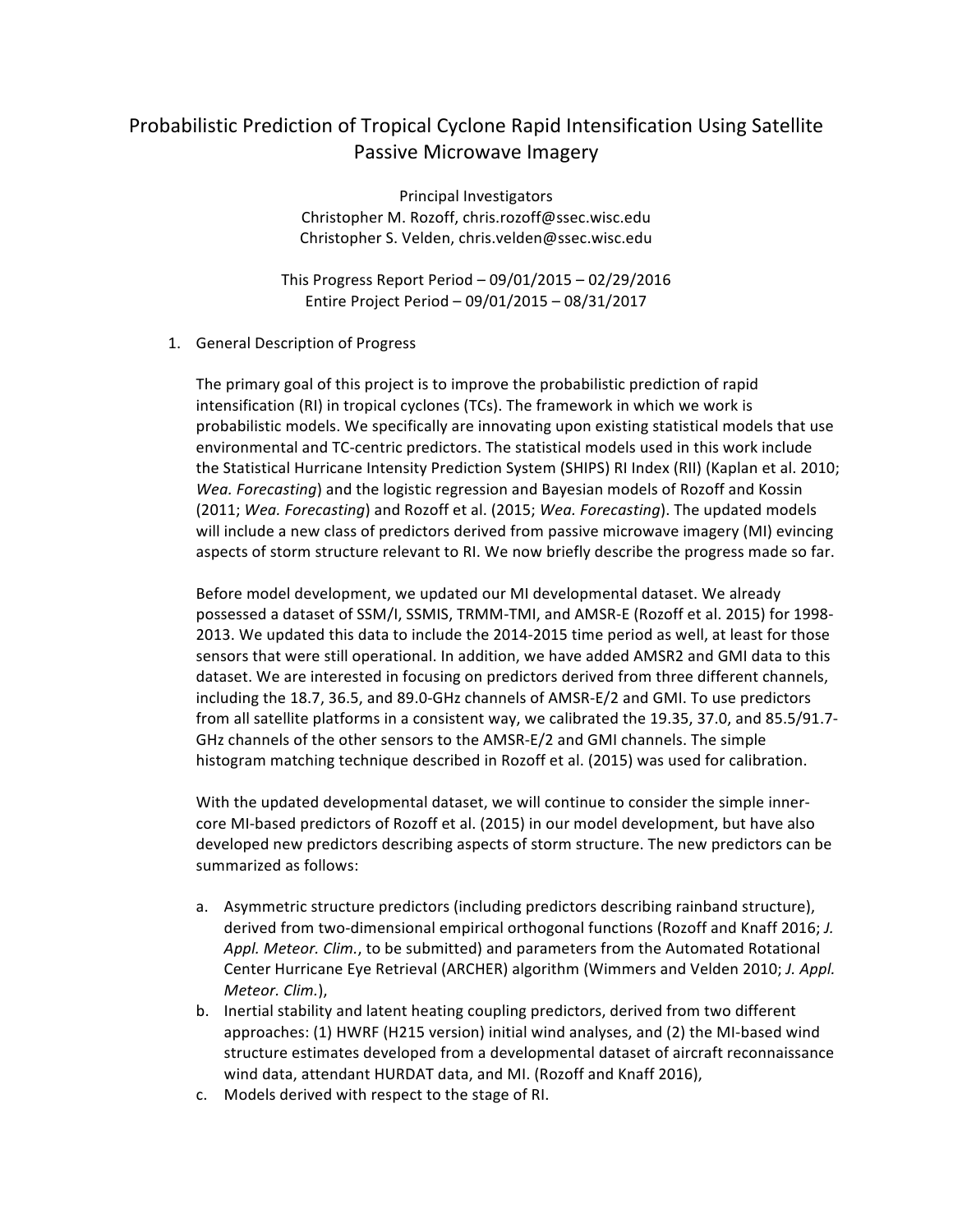Currently, we are updating the logistic regression, Bayesian, and SHIPS-RII models to incorporate the new predictors and will test them as reforecasts on archived real-time data, as in Rozoff et al. (2015).

As a proof of concept of how we believe the updated models will benefit the skill of RI predictions, we developed a preliminary consensus using only the logistic regression and Bayesian model (Fig. 1) with the older predictors for the years 1998-2012. As can be seen, the consensus model is more skillful than its constituent models. Also, there are clear indications that the MW-based predictors add significant skill in all cases.



Figure 1. Brier skill scores for the Bayesian model, the logistic regression model, and their consensus at 25, 30, and 35 kt  $(24 h)^{-1}$  RI thresholds without MI-based predictors (light colors) and with MI-based predictors (darker colors) for the Atlantic Ocean. These results are validated using leave-one-year-out cross validation over the years 1998-2012.

- 2. Transition to Operations
	- a. Summary of testbed-related activities and outcomes

Currently, we are still in the development phase of this project. We plan on completing the evaluation of all probabilistic models for real-time testing by May 2016, as specified in our proposal. We also need to convert our code from Matlab to Fortran/C for operational implementation, and this work will commence soon in April 2016. Simultaneously, the experimental products will be tested at CIMSS in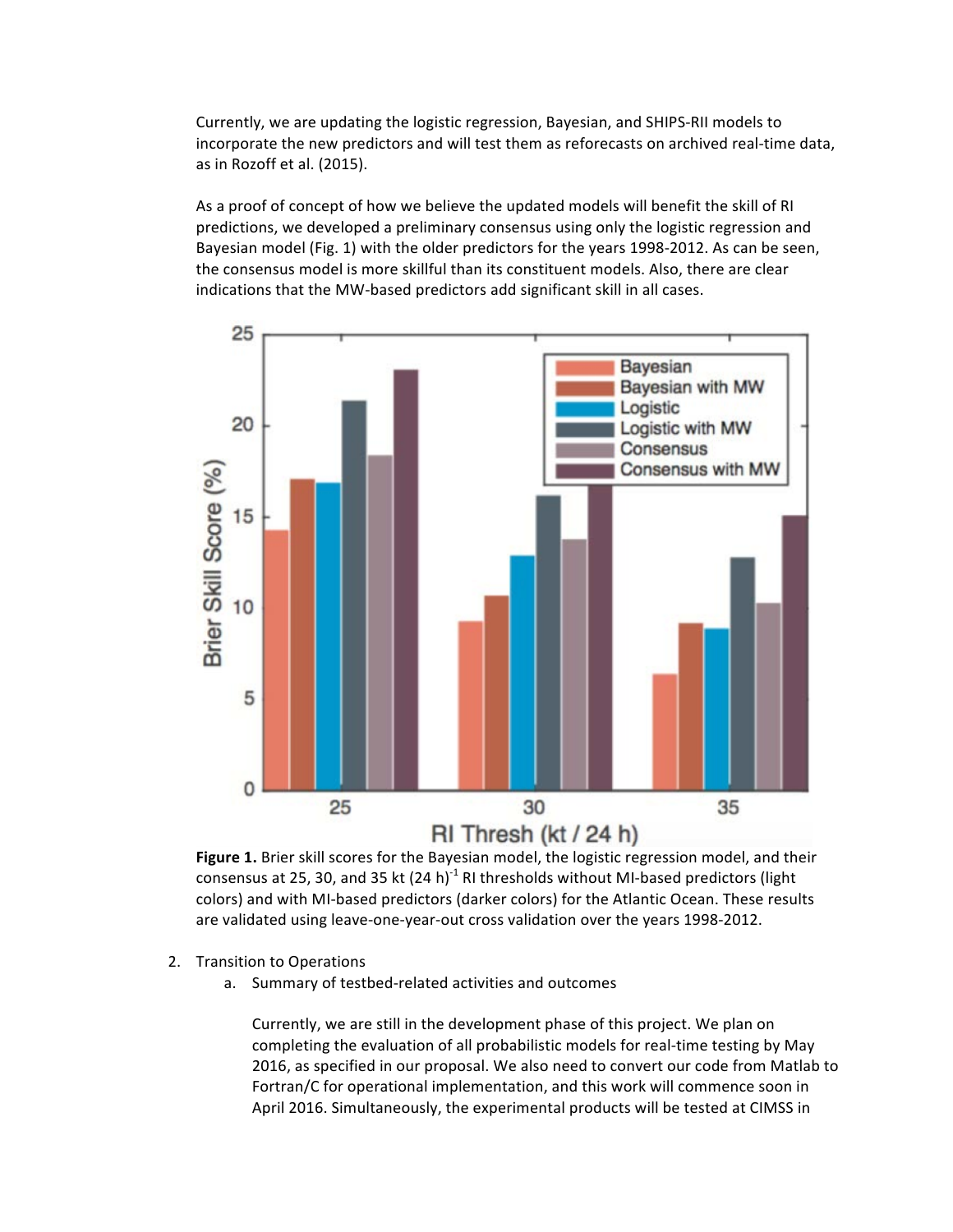real-time for the May to November 2016 hurricane seasons in the Atlantic and Eastern Pacific Ocean basins.

b. What was transitioned?

Nothing has been transitioned to operations at this stage of the project.

c. TRL\* current vs. start of project

TRL currently: 3 (soon to be 4) TRL at start of project: 2

d. Lessons learned

While no roadblocks for transitional development have been experienced at this stage of the project, we have learned from past experience that the development of operational deliverables should be completed in the Fortran/C environment, and therefore, converting our code from Matlab format is an important priority in our work.

e. Next steps  $-$  future plans

In terms of operational transitions, we will soon (April 2016) begin substantial steps toward operational transitions by converting our code to Fortran/C which will mesh well with operational computing systems. Real-time testing on the upcoming hurricane season will help provide experience with the experimental system before porting to operational systems. We plan on preparing final NCEP-ready code and documentation for running and maintaining the models in early 2017 and hope for experimental testing of the models in an operational environment in the 2017 hurricane season.

i. Has it been approved for transition yet? Plans for future transition?

This project is at too early of a stage for transition approval, but that is our primary goal of this work. We will work with our points-of-contact to coordinate operational testing and eventual operational transitions.

3. Milestones

All milestones below are described in accordance to the timeline provided in our proposal.

a. Completed

(1) Update developmental dataset to include microwave imagery of Atlantic and eastern Pacific TCs from all available sensors (1998-2016).

(2) The new MI-based predictors have been created.